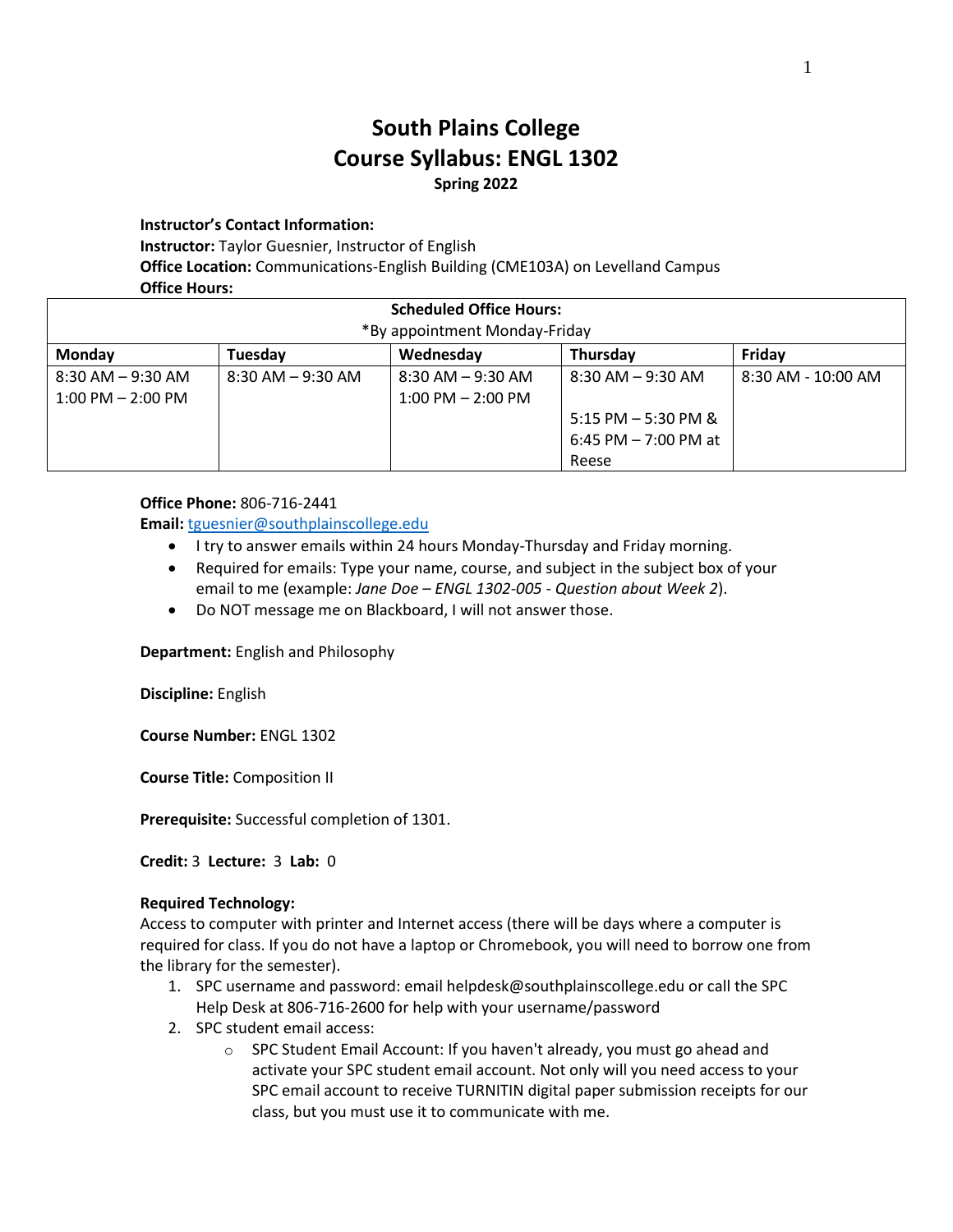- Your SPC Email address is: yourSPCusername@southplainscollege.edu (ex. jsmith1234@southplainscollege.edu).
- Your student email password is the same as your Blackboard password. If you need help, call the SPC Help Desk at 806-716-2600.
- To access your SPC email account, log in to [MySPC here](https://fs.southplainscollege.edu/adfs/ls?wa=wsignin1.0&wtrealm=urn%3aportal.southplainscollege.edu%3a443&wctx=https%3a%2f%2fportal.southplainscollege.edu%2f_layouts%2f15%2fAuthenticate.aspx%3fSource%3d%252F&wreply=https%3a%2f%2fportal.southplainscollege.edu%2f_trust%2fdefault.aspx)
- You can also set up access to your SPC email account through mobile phone mail apps, such as default smartphone Mail app or the Outlook app.
- Check with the SPC Help Desk for assistance: 806-716-2600.
- 3. Regular access to a computer and reliable internet service:
	- $\circ$  Open computer labs are available free to students with an SPC I.D. on all SPC campuses (Levelland, Reese, Lubbock, Plainview).
	- $\circ$  Computer or internet connection problems may occur for you at some point this semester. Understand that it is your responsibility to find alternate computers you may use to submit your work on time*.* Find your alternate resources now; do not wait until you suddenly need them! Line up three friends TODAY who would be willing to loan you a laptop if yours suddenly crashes.
	- o Free WiFi is available in all SPC campus buildings, some SPC parking lots, most coffee shops, etc.
- 4. Blackboard: grades, assignments, quizzes, videos, and many other resources for this class are accessed through the Blackboard learning management system. Use your SPC credentials to log in here: [https://southplainscollege.blackboard.com](https://southplainscollege.blackboard.com/)
- 5. Office 365: Word and PowerPoint: You are required to use Microsoft Word to create papers for this course. As a member of the SPC community, you have free access to Office 365. Office 365 provides free online access to Microsoft Word, Microsoft Excel, Microsoft PowerPoint, and 1TB of free online storage with Microsoft OneDrive. You can use Office 365 online or download for free and install to your PC, Mac, or mobile device.
	- o To access Office 365 for free as an SPC student, go to [https://www.office.com](https://www.office.com/) and sign in with the following credentials:
		- SPCusername@southplainscollege.edu and your SPC password.
	- o You can then click the link for the individual application you want to use online, or click the install office link towards the top right to install the application to your computer.
- 6. Adobe Reader: Available to download free from this website[:](http://www.adobe.com/products/reader.html)

<http://www.adobe.com/products/reader.html>

Computer Help: need help with your computer, laptop, email address, username/password?

- helpdesk@southplainscollege.edu
- 806-716-2600

Blackboard Help:

- 1. Get Help by Email: blackboard@southplainscollege.edu
	- o Be sure to include your full name, your instructor's name, the course and section you are enrolled in, and a detailed description of the problem.
	- o The blackboard@southplainscollege.edu account is monitored from 8:00 a.m. 10:00 p.m., Monday – Sunday.
	- o You can expect a response within 24 hours by email; however, the average response time is less than one hour.
- 2. Get Help by Phone: 806-716-2180 (available between 8 AM and 4 PM Monday through Friday, except on holidays)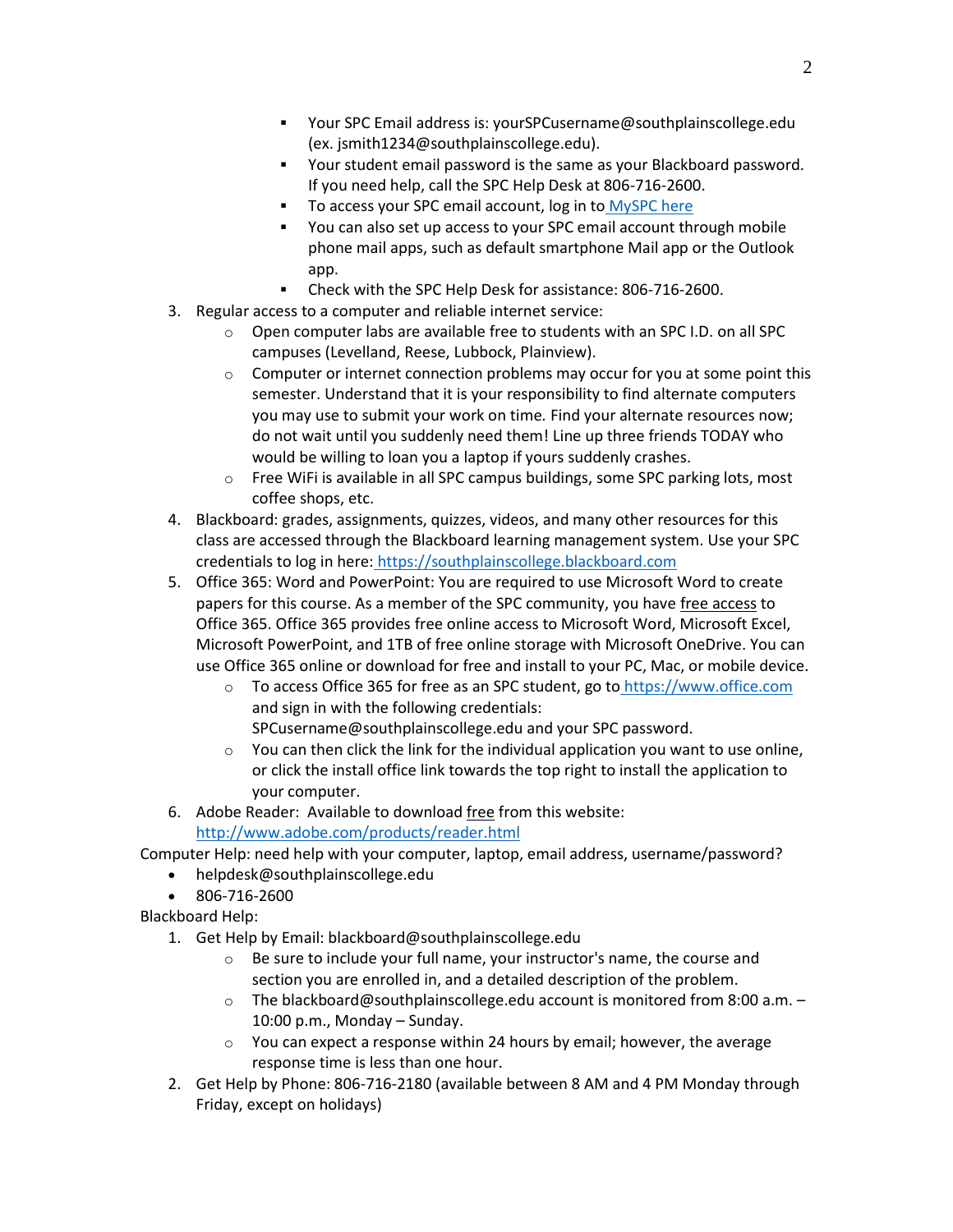3. Get Help Online: click on the Help link listed in the Blackboard course menu.

**This course satisfies a Core Curriculum Requirement:** Yes—Communication Foundational Component Area

# **Core Objectives addressed:**

- 1. **Communications skills**—to include effective written, oral and visual communication
- 2. **Critical thinking skills**—to include creative thinking, innovation, inquiry, and analysis, evaluation and synthesis of information
- 3. **Teamwork**—to include the ability to consider different points of view and to work effectively with others to support a shared purpose or goal
- 4. **Personal Responsibility**—to include the ability to connect choices, actions, and consequences to ethical decision-making.

# **Course Purpose:**

The purpose of English 1302 is to help students understand and apply the standards of correctness in formal thought and the written English language. English 1302 helps students to think well by teaching them to read and write well through learning about the writing process, the fundamentals of research, and through readings of literary selections.

# **Student Learning Outcomes (A):**

- 1. Use expository and argumentative writing skills.
- 2. Identify and analyze the major elements of literature.
- 3. Critically think about the study of literature and write papers utilizing critical thinking, such as summary, paraphrase, synthesis, and single-source assignments.
- 4. Use a library for research.
- 5. Research and write an accurately MLA documented paper.

# **Course Syllabus and Organization:**

- This syllabus is available on the **Syllabus and Schedule** page in our Blackboard course.
- The course calendar is available on the Syllabus and Schedule tab.
- The course is organized into sixteen weeks. Each week has its own folder on the **Course Content** page in our Blackboard course.

# **Assignment Deadlines:**

• The weekly assignment deadlines are Sundays by 11:59 PM.

**Course Evaluation:** A final letter grade will be assigned based on this grading scale: A (90-100), B (80-89), C (70-79), D (60-69), F (59 and below).

# **Extra Credit (optional)**

• Each student will be given an opportunity to write a comparative 500-word essay at a later date in the semester and send to [tguesnier@southplainscollege.edu](mailto:tguesnier@southplainscollege.edu) by the due date (to be given later)

# **Grading Policy**

 $A = 90 - 100$  $B = 80 - 89$  $C = 70 - 79$  (credit is only given for a grade of "C" or above.)  $D = 60 - 69$  $F = 59$  or below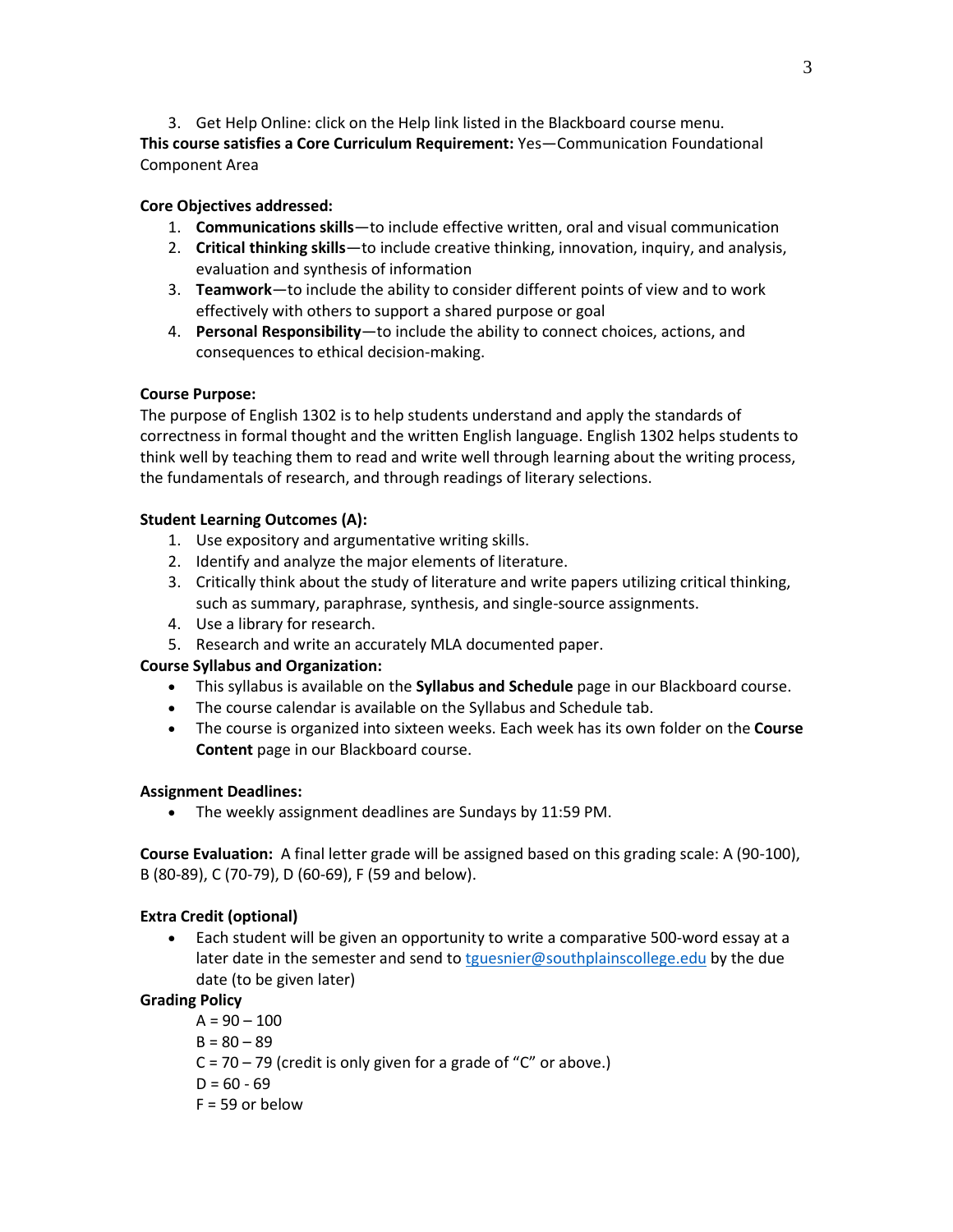## **Grading of Course work:**

Socratic Seminar 15% (In-class discussion) Weekly Discussion Boards 10% (200 words min.) Poem Explication Essay 10% (300-500 words) Drama Reflection Essay 15% (500-750 words) Research Proposal 5% Works Cited 5% Research Paper Outline 5% Rough draft Research Paper 10% (500 words minimum) Final Draft Research Paper 25% (1000 words minimum) \*(Research paper word count requirement is not including cover page or works cited page; minimum 4 sources)

Extra Credit Essay maximum 3 possible points (500 words)

*\*Up to 3 extra credit points may be earned by completing an extra credit assignment.* 

## **Essay Assessment Guidelines:**

Essays may earn grades ranging from A to F based on the instructor's grading scale. Depending on the assignment, certain criteria may be weighted more than others, and the instructor's assignment may establish additional, more specific criteria. The quality of each of the criteria determines the letter grade. Not every essay will fit a single grade's description completely. Instructors may also include process assignments and drafts in their assessment of the final grade.

## **"A" Essay (Superior)**

To earn an "A," a paper meets all of the criteria below:

- 1. The paper fulfills all the basic requirements of the assignment (for example, topic, purpose, length, format).
- 2. **Unity:** The paper states a clear thesis, all topic sentences strongly support the thesis, and body paragraphs are unified around their topic sentences. The essay conveys a clear purpose and is tailored to a distinctive audience.
- 3. **Support**: Body paragraphs contain abundant, fresh details and examples that provide specific, concrete, logical evidence. If sources are required, the paper accurately integrates and correctly documents credible source material to add insight, sophistication, and complexity to the paper's ideas.
- 4. **Coherence:** The organization of the paper is excellent and logical (emphatic order, chronological order, etc.), transitions are sophisticated, and the paper exhibits mastery of basic components (introduction, conclusion, and body paragraph structure).
- 5. **Sentence Skills:** The paper contains no major errors (fragment, fused sentence, comma splice, subject-verb agreement, pronoun reference or agreement, verb form) and is virtually free of other grammar, spelling, wrong word, punctuation, mechanical, or point of view errors. Word choice and sentence variety (simple, compound, complex) are effective and powerful.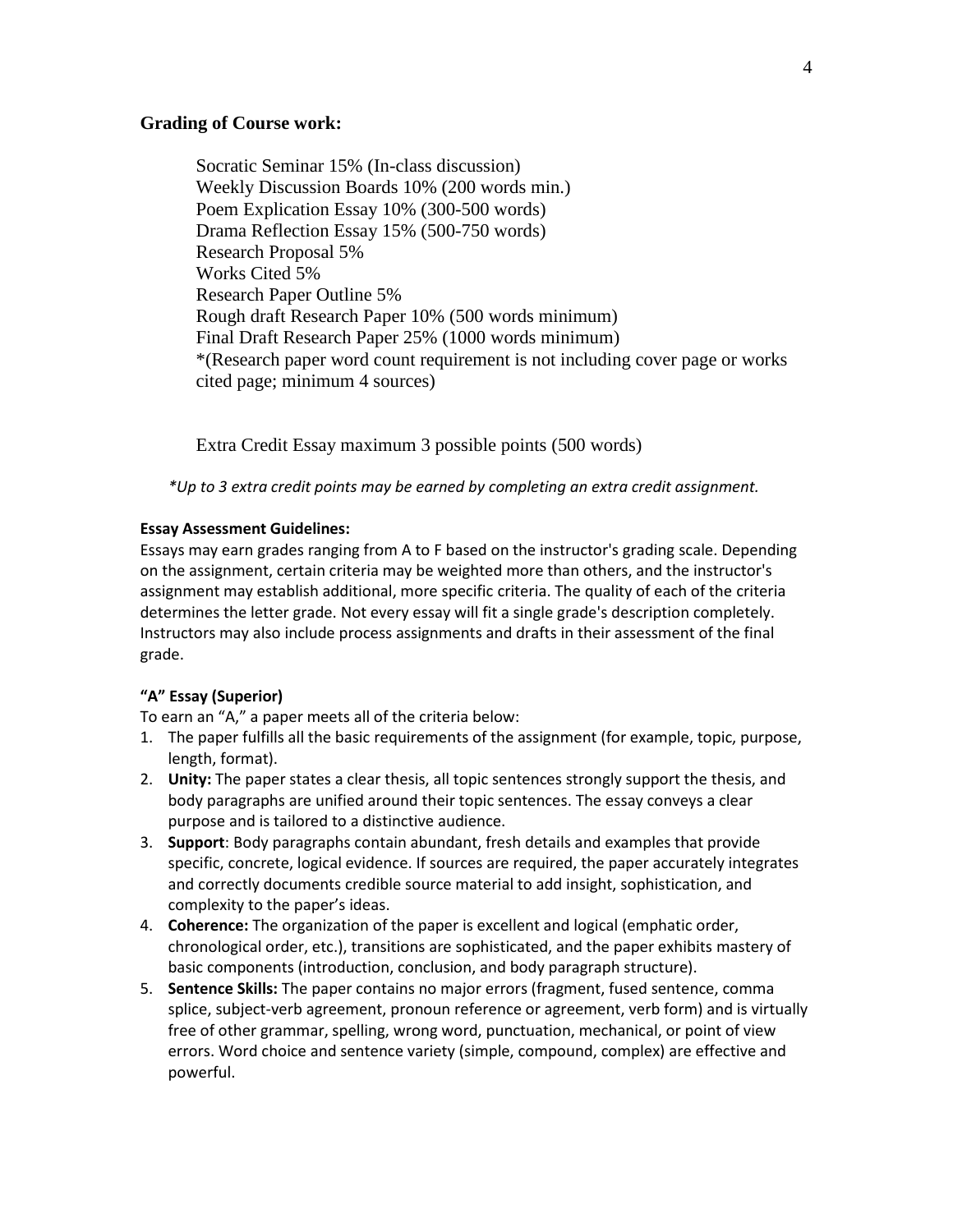# **"B" Essay (Strong)**

To earn a "B," a paper meets all of the criteria below:

- 1. The paper fulfills all the basic requirements of the assignment (for example, topic, purpose, length, format).
- 2. **Unity:** The paper states a clear thesis, all topic sentences directly support the thesis, and body paragraphs display unity. The essay conveys good awareness of purpose and audience.
- 3. **Support**: Body paragraphs are well-developed with specific details, examples, and sound logic. If sources are required, the paper accurately uses and correctly documents credible source material to supplement its ideas.
- 4. **Coherence:** The organization of the paper is clear and helpful, transitions are helpful, and the paper exhibits strong basic components (introduction, conclusion, and body paragraph structure).
- 5. **Sentence Skills:** The paper contains no more than two major errors (fragment, fused sentence, comma splice, subject-verb agreement, pronoun reference or agreement, verb form) and very few other grammar, spelling, wrong word, punctuation, mechanical, or point of view errors. Word choice and sentence variety are strong.

# **"C" Paper (Acceptable)**

To earn a "C," a paper meets all of the criteria below:

- 1. The paper fulfills all the basic requirements of the assignment (for example, topic, purpose, length, format).
- 2. **Unity:** A thesis is stated but may lack a strong claim or be obvious or predictable; topic sentences adequately support the thesis. One error in paragraph unity may occur. The essay's purpose and audience are adequately conveyed.
- 3. **Support**: Body paragraphs contain relevant details or logical reasons but need more specific examples/evidence. If sources are required, credible outside sources are usually integrated and cited correctly.
- 4. **Coherence:** Organization of ideas is satisfactory, transitions are logical, and the paper indicates competence in basic components (introduction, conclusion, and body paragraph structure).
- 5. **Sentence Skills:** The paper contains no more than four major errors (fragment, fused sentence, comma splice, subject-verb agreement, pronoun reference or agreement, verb form). Some other grammar, spelling, wrong word, punctuation, mechanical, or point of view errors are present but not distracting. Word choice and sentence variety are strong.

# **"D" Paper (Developing)**

To earn a "D," a paper will exhibit *one or more* of the weaknesses below:

- 1. The paper only partially fulfills one or more of the basic requirements of the assignment (for example, topic, purpose, length, format).
- 2. **Unity:** The thesis may announce the topic but no claim, contain more than one idea, or be too vague, too broad, or too narrow. Topic sentences are not tied to the thesis. Two errors in paragraph unity may occur. Essay conveys little awareness of audience or purpose.
- 3. **Support**: Details are sparse or vague and consist of generalizations, clichés, or repetition. If applicable, sources are insufficient and/or not always integrated or cited correctly.
- 4. **Coherence:** Organization is attempted but disjointed or confusing; transitions are sparse. The paper indicates awareness of but not competence in basic components (introduction, conclusion, and body paragraph structure).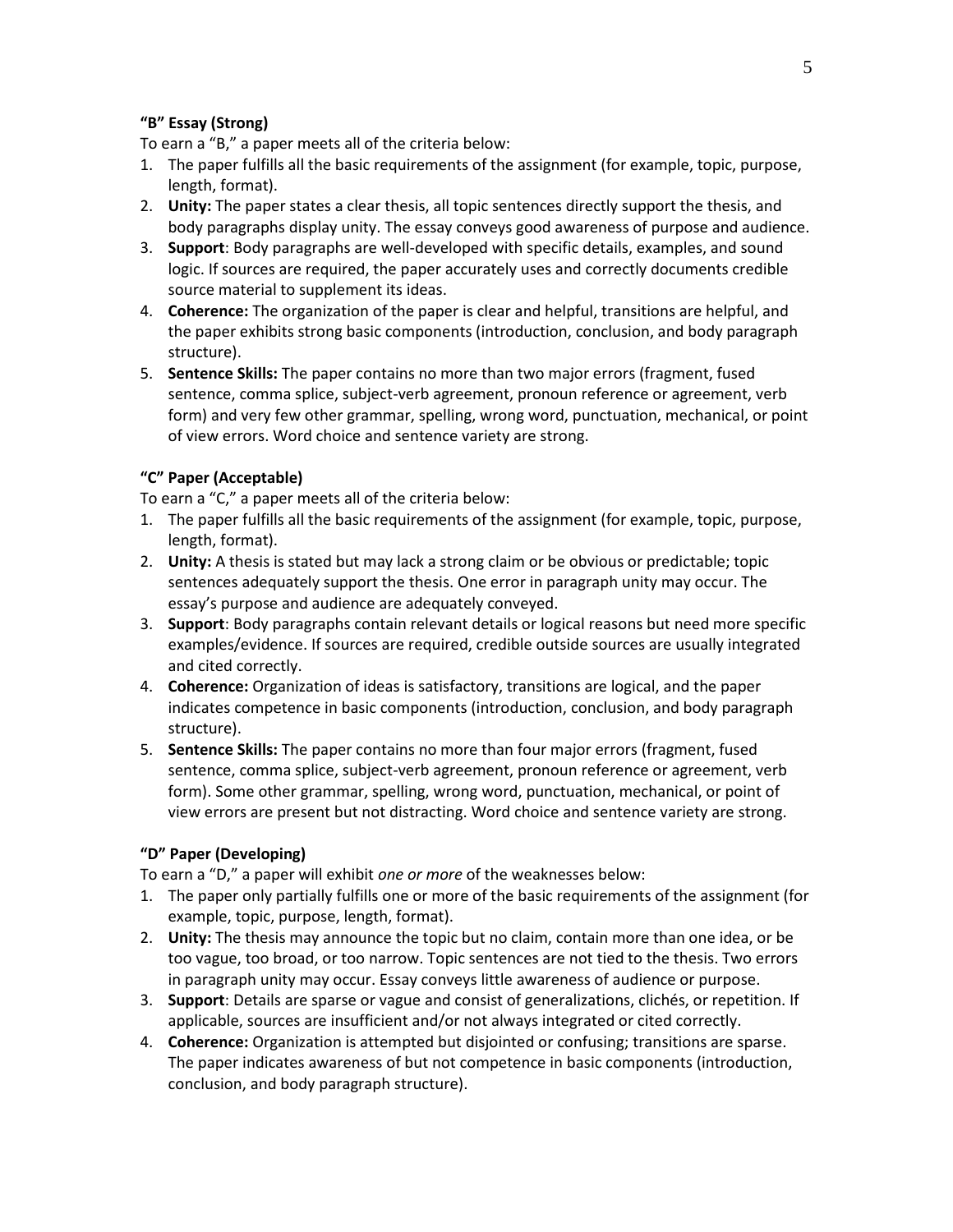5. **Sentence Skills:** The paper contains no more than six major errors (fragment, fused sentence, comma splice, subject-verb agreement, pronoun reference or agreement, verb form). Several other grammar, spelling, wrong word, punctuation, mechanical, or point of view errors distract from the content. Informal word choices occur with little or no variety in sentence type and length.

# **"F" Paper (Unacceptable)**

To earn an "F," a paper will exhibit *one or more* of the weaknesses below:

- 1. The paper fails to fulfill one or more of the basic requirements of the assignment (for example, topic, purpose, length, format).
- 2. **Unity:** The thesis is illogical, incomplete, or missing, so the essay lacks focus on one central idea. Topic sentences are missing, so body paragraphs lack unity. The essay ignores the purpose and audience.
- 3. **Support**: Details are illogical, irrelevant, or missing from body paragraphs. If sources are required, the paper fails to use sources, does not meet the minimum source requirements, uses source material inaccurately, uses sources that are not credible, fails to document fully or correctly, and/or includes plagiarism.
- 4. **Coherence:** Organization is incoherent, transitions are missing or illogical, or the paper indicates lack of competence in basic paper components (for example, lack of introduction and/or conclusion, lack of paragraphing).
- 5. **Sentence Skills:** Seven or more major errors (fragment, fused sentence, comma splice, subject-verb agreement, pronoun reference or agreement, verb form) occur with numerous other grammar, spelling, wrong word, punctuation, mechanical, or point of view errors. Word choice is often inaccurate, immature, or inappropriate. Multiple sentence structure/syntax errors make the paper difficult or almost impossible to read. If one type or a combination of types of errors, regardless of whether they are major or minor, seriously affects the readability of a paper, it will receive an "F."

# **Essay Portfolios Folder:**

- 1. The Essay Portfolios folder is located in Blackboard toward the top of the **Course Content**. The Essay Portfolios folder is a central location where all essay-related assignments and activities are submitted and completed:
	- o Proposals
	- o Outlines
	- o Essay Rough Drafts
	- o Works Cited
	- o Essay Final Drafts
	- o Etc.

# **Discussion Boards:**

- These weekly discussions are designed to give the opportunity to interact and engage, sometimes on course topics, sometimes on non-academic/fun topics.
- Each Discussion Board post must be a minimum of 200 words. Also, each week you are required to comment on ONE classmate's post.

**Student Responsibilities:** Students are expected to:

- 1. Be on time and regularly attend class
- 2. Be responsible for the learning process, including preparation for class, such as reading and homework; participation in class discussions, including asking relevant questions;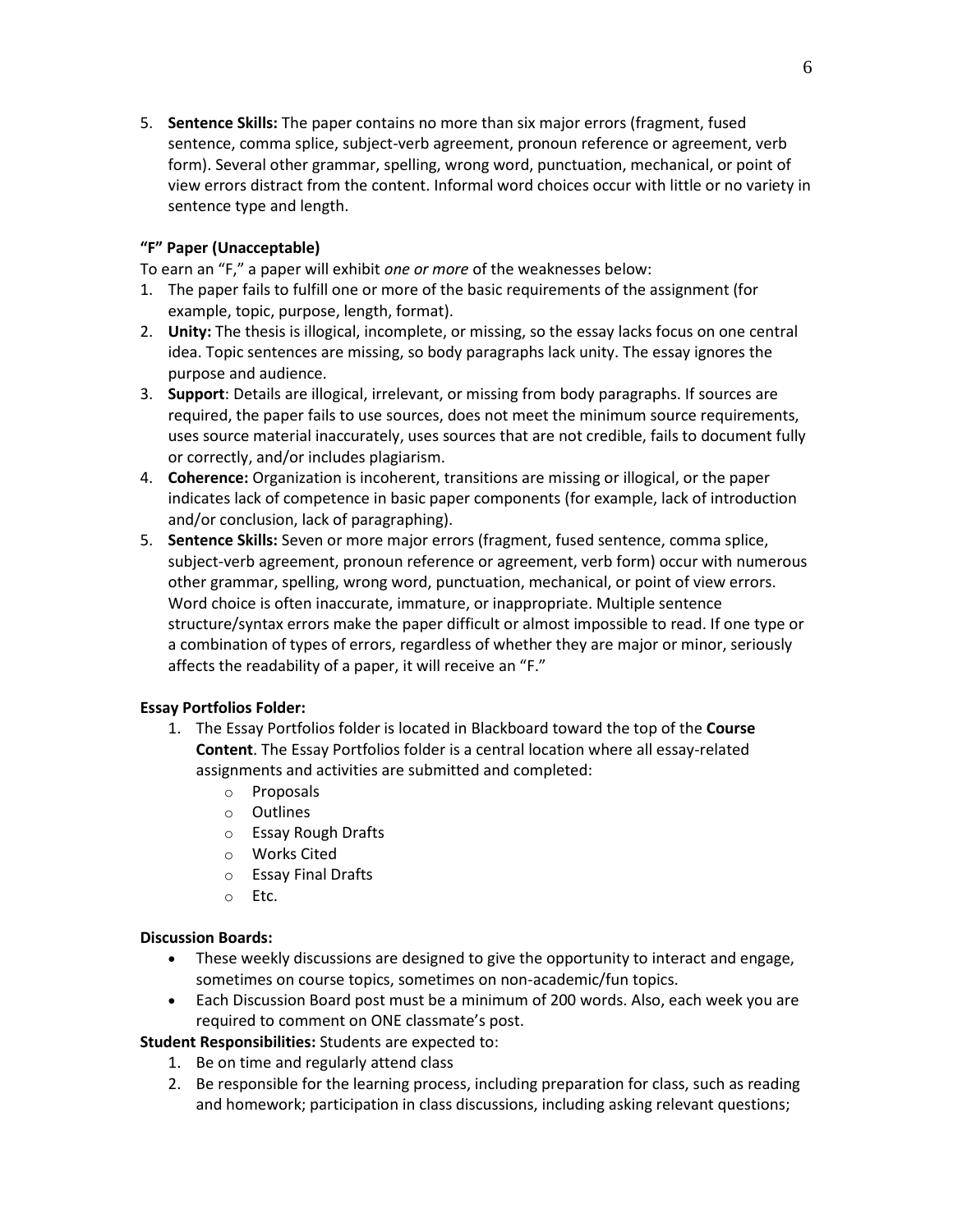getting assignments and/or notes if absent; and accepting responsibility for not understanding an assignment or failing an assignment

- 3. Be responsible for having an appropriate attitude and using appropriate language in academic environments; not use condescending, inflammatory, threatening, or profane rhetoric, whether verbally or in written form, in academic environments
- 4. Have respectful behavior toward instructor and classmates in order to contribute to the atmosphere necessary for learning
- 5. Be responsible for courteous actions to others, especially by putting away cell phones and other distractions while in class
- 6. Be responsible for writing down all grades and applying them to the grading scale used for the class, which is shown in the course's policy statement/syllabus
- 7. Submit all assignments in accordance with due dates, formats, and requirements
- 8. Avoid all forms of cheating and plagiarism on all assignments, including improper collaboration
- 9. Ask questions when something is unclear.

# **Class Attendance Policy**

If a student misses more than 5 classes without a valid excuse\*, the student will be dropped from the course. Students in English 1302 are expected to be on time. *If you are more than 10 minutes late to class, then you are considered absent* but will be allowed to stay in class and submit assignments due that day for full credit. If you are late to class and choose to stay, please enter quietly.

\*When an unavoidable reason for class absence arises, such as illness, an official trip authorized by the college or an official activity, the instructor may permit the student to make up work missed. It is the student's responsibility to complete work missed within a reasonable period of time as determined by the instructor. The following absences are excused with the proper notices:

| S.P.C. official activity | Signed note from Dean of Students                                   |  |
|--------------------------|---------------------------------------------------------------------|--|
|                          | Illness (or child's illness)   Dr. note signed & dated on abs. date |  |
| Funeral                  | Email of funeral bulletin dated on abs. date                        |  |

Students are officially enrolled in all courses for which they pay tuition and fees at the time of registration. Should a student, for any reason, delay in reporting to a class after official enrollment, absences will be attributed to the student from the first-class meeting. Students who enroll in a course but have "Never Attended" by the official census date, as reported by the faculty member, will be administratively dropped by the Office of Admissions and Records. A student who does not meet the attendance requirements of a class as stated in the course syllabus and does not officially withdraw from that course by the official census date of the semester, may be administratively withdrawn from that course and receive a grade of "X" or "F" as determined by the instructor. Instructors are responsible for clearly stating their administrative drop policy in the course syllabus, and it is the student's responsibility to be aware of that policy.

It is the student's responsibility to verify administrative drops for excessive absences through MySPC using his or her student online account. If it is determined that a student is awarded financial aid for a class or classes in which the student never attended or participated, the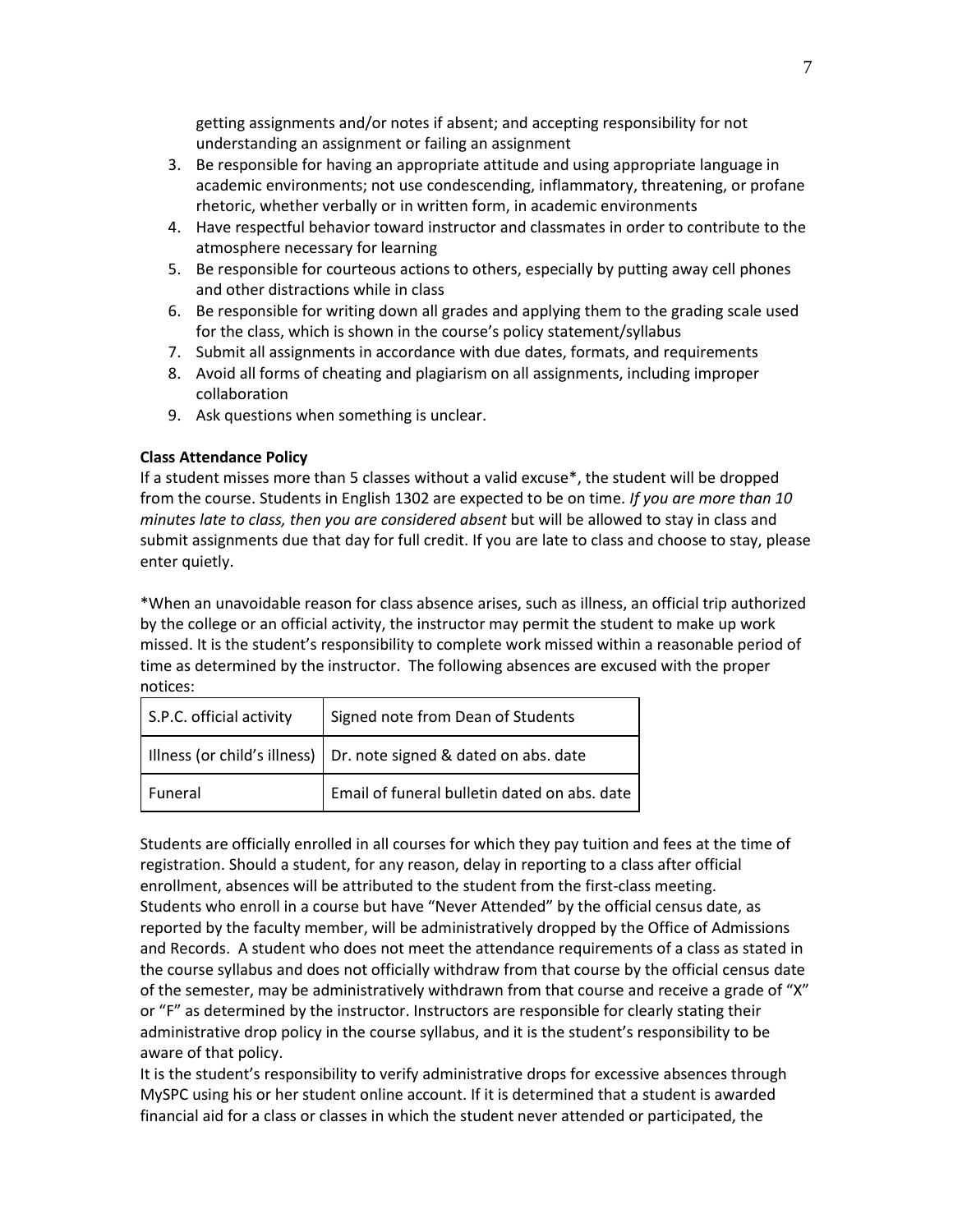financial aid award will be adjusted in accordance with the classes in which the student did attend/participate and the student will owe any balance resulting from the adjustment.

## **Cell Phone Policy**

- Please turn your phone to silent/no-vibration while in class.
- Please do not answer your phone during lecture or discussion time, if you need to take a call, please step into the hallway.
- Please do not text during lecture or discussion time.
- All mobile devices are to be put away during quizzes and tests.
- *If non-adherence to this policy becomes consistent and/or constant, you will be asked to leave the class and be assigned an absence for each infraction.*

## **Outcomes Inventory:**

## **Composition Requirements**

- 1. All compositions must successfully use the conventions of standard grammar.
- 2. All compositions must be properly developed.
- 3. All compositions must be properly unified and coherent.
- 4. All compositions must properly utilize logic, facts, and argumentation to advance its thesis.

## **Composition Focuses:**

- 1. Central Idea
- 2. Organization
- 3. Sentence Structure
- 4. Diction
- 5. Mechanics
- 6. Creativity/Originality

## **Due Dates**

All assignments are due on the days listed on the syllabus calendar. *Late assignments (no matter the reason) will not be accepted.* If, for some odd reason, the calendar must be changed, then it will be noted in class.

## *Research Paper*

All essays are due on the dates on the course calendar. No final draft of an essay will be accepted without its planning work and rough draft.

## *Quizzes*

Quizzes may be either *scheduled or unscheduled.* Please be prepared for them by paying attention, taking notes, participating in discussions, and successfully completing your assignments.

## *Exams*

Exams are scheduled on the calendar and may either be objective or subjective.

## *EXCUSED LATE ASSIGNMENTS*: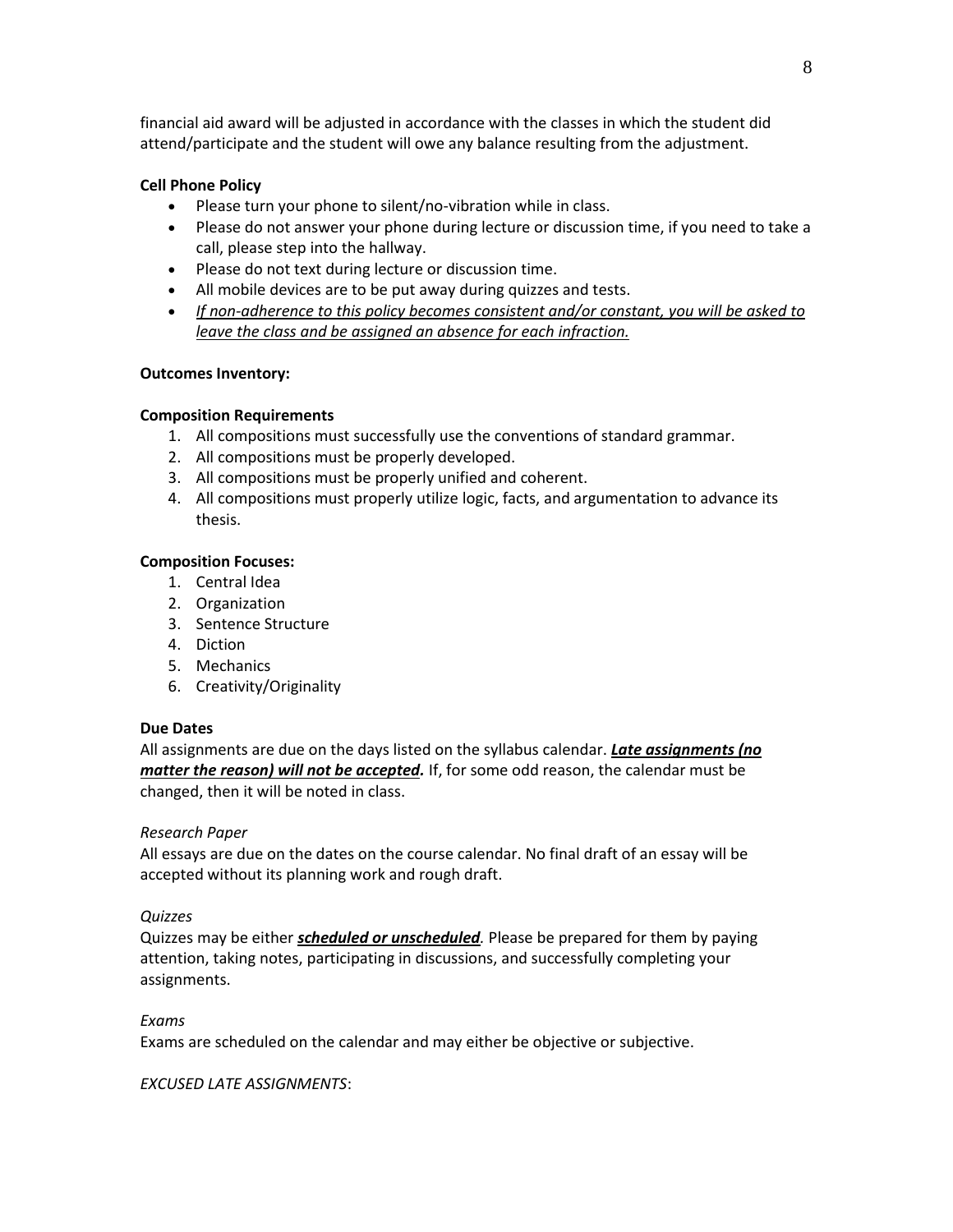- 1. **Doctor Visit** (Doctor note FOR THE DAY MISSED must be emailed to [tguesnier@southplainscollege.edu](mailto:tguesnier@southplainscollege.edu) ON that same day)
- 2. **Funeral** (funeral MUST be on day missed and a funeral bulletin/handout picture MUST be emailed to [tguesnier@southplainscollege.edu](mailto:tguesnier@southplainscollege.edu) on the day of the funeral)
- 3. **Official S.P.C. absence** (picture of note from dean and/or professor for absence must be emailed to [tguesnier@southplainscollege.edu](mailto:tguesnier@southplainscollege.edu) BEFORE you are absent)

## **Extra Credit (optional)**

• Each student will be given an opportunity to write a comparative 500-word essay at a later date in the semester and send to [tguesnier@southplainscollege.edu](mailto:tguesnier@southplainscollege.edu) by the due date (to be given later)

## **Grading Policy**

 $A = 90 - 100$  $B = 80 - 89$  $C = 70 - 79$  (credit is only given for a grade of "C" or above.)  $D = 60 - 69$  $F = 59$  or below

## **Students with Disabilities**

Students with disabilities, including but not limited to physical, psychiatric, or learning disabilities, who wish to request accommodations in this class should notify the Disability Services Office early in the semester so that the appropriate arrangements may be made. In accordance with federal law, a student requesting accommodations must provide acceptable documentation of his/her disability to the Disability Services Office. For more information, call or visit the Disability Services Office at Levelland (Student Health & Wellness Office) 806-716- 2577, Reese Center (Building 8) 806-716-4675, or Plainview Center (Main Office) 806-716-4302 or 806-296-9611.

## **Statement of Nondiscrimination**

It is the policy of this instructor not to discriminate on the basis of age, color, disability, ethnicity, gender identity, national origin, race, religion, or sexual orientation. This instructor will comply with federal, state, and professional equal opportunity regulations.

## **Title IX Pregnancy Accommodations Statement**

If you are pregnant, or have given birth within six months, under Title IX you have a right to reasonable accommodations to help continue your education. To activate accommodations you must submit a Title IX pregnancy accommodations request, along with specific medical documentation, to the Director of Health and Wellness. Once approved, notification will be sent to the student and instructors. It is the student's responsibility to work with the instructor to arrange accommodations. Contact Crystal Gilster, Director of Health and Wellness at 806-716- 2362, or email cgilster@southplainscollege.edu for assistance.

## **Student Code of Conduct Policy**

Any successful learning experience requires mutual respect on the part of the student and the instructor. Neither instructor nor student should be subject to others' behavior that is rude, disruptive, intimidating, aggressive, or demeaning**.** Student conduct that disrupts the learning process or is deemed disrespectful or threatening shall not be tolerated and may lead to disciplinary action and/or removal from class.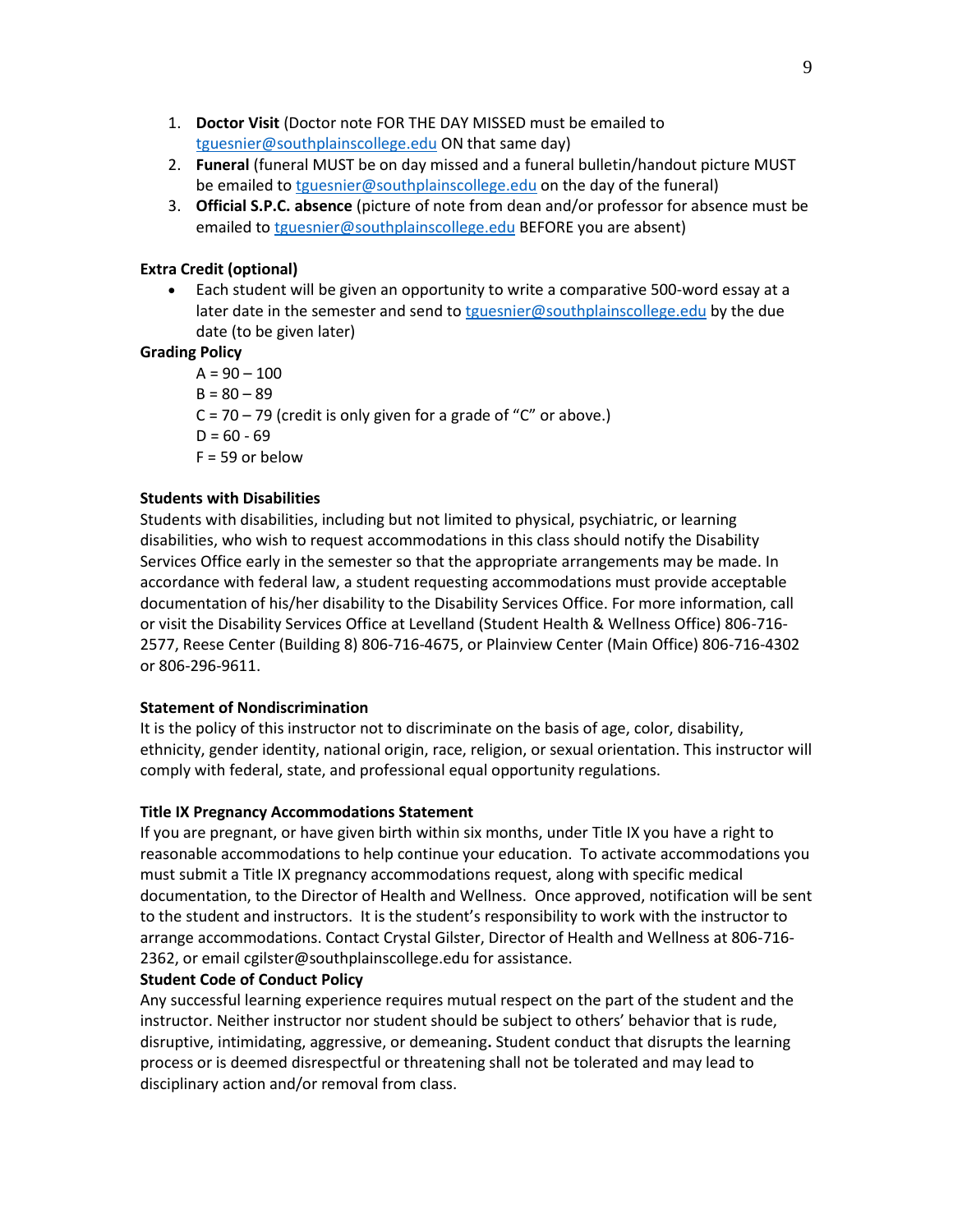## **Diversity Policy**

In this class, the instructor will endeavor to establish and support an environment that values and nurtures individual and group differences and encourages engagement and interaction. Understanding and respecting multiple experiences and perspectives will serve to challenge and stimulate all participants to learn about others, about the larger world, and about themselves.

## **Plagiarism and Cheating**

Students are expected to do their own work on all projects, quizzes, assignments, and papers. Failure to comply with this policy will result in an F for the assignment and can result in an F for the course if circumstances warrant.

*Plagiarism violations include, but are not limited to, the following:*

- Turning in a paper that has been purchased, borrowed, or downloaded from another student, an online term paper site, or a mail order term paper mill;
- Cutting and pasting together information from books, articles, other papers, or online sites without providing proper documentation;
- Using direct quotations (three or more words) from a source without showing them to be direct quotations and citing them; or
- Missing in-text citations.

*Cheating violations include, but are not limited to, the following:*

- Obtaining an examination by stealing or collusion;
- Discovering the content of an examination before it is given;
- Using an unauthorized source of information (notes, textbook, text messaging, internet) during an examination, quiz, or homework assignment;
- Entering an office or building to obtain unfair advantage;
- Taking an examination for another;
- Altering grade records;
- Copying another's work during an examination or on a homework assignment;
- Rewriting another student's work in Peer Editing so that the writing is no longer the original student's;
- Taking pictures of a test, test answers, or someone else's paper.

# **Syllabus Calendar**

All the due dates for work are on the course calendar. And, while the due dates probably will not be moved, the teacher reserves the right to make changes to the calendar because of unforeseen events and the havoc they might wreak upon the schedule. In most cases, though, refer to the calendar for the dates assignments are due. If you don't know the day any given assignment is due, then ask the teacher.

## **Email Policy:**

Due to privacy concerns, the teacher will not discuss grades through email. If you would like to talk about your grades or assignments, please make an appointment (using email, if necessary) for this purpose. (See the teacher schedule at the beginning of the syllabus.)

## **Campus Concealed Carry syllabus statement:**

Texas Senate Bill - 11 (Government Code 411.2031, et al.) authorizes the carrying of a concealed handgun in South Plains College buildings only by persons who have been issued and are in